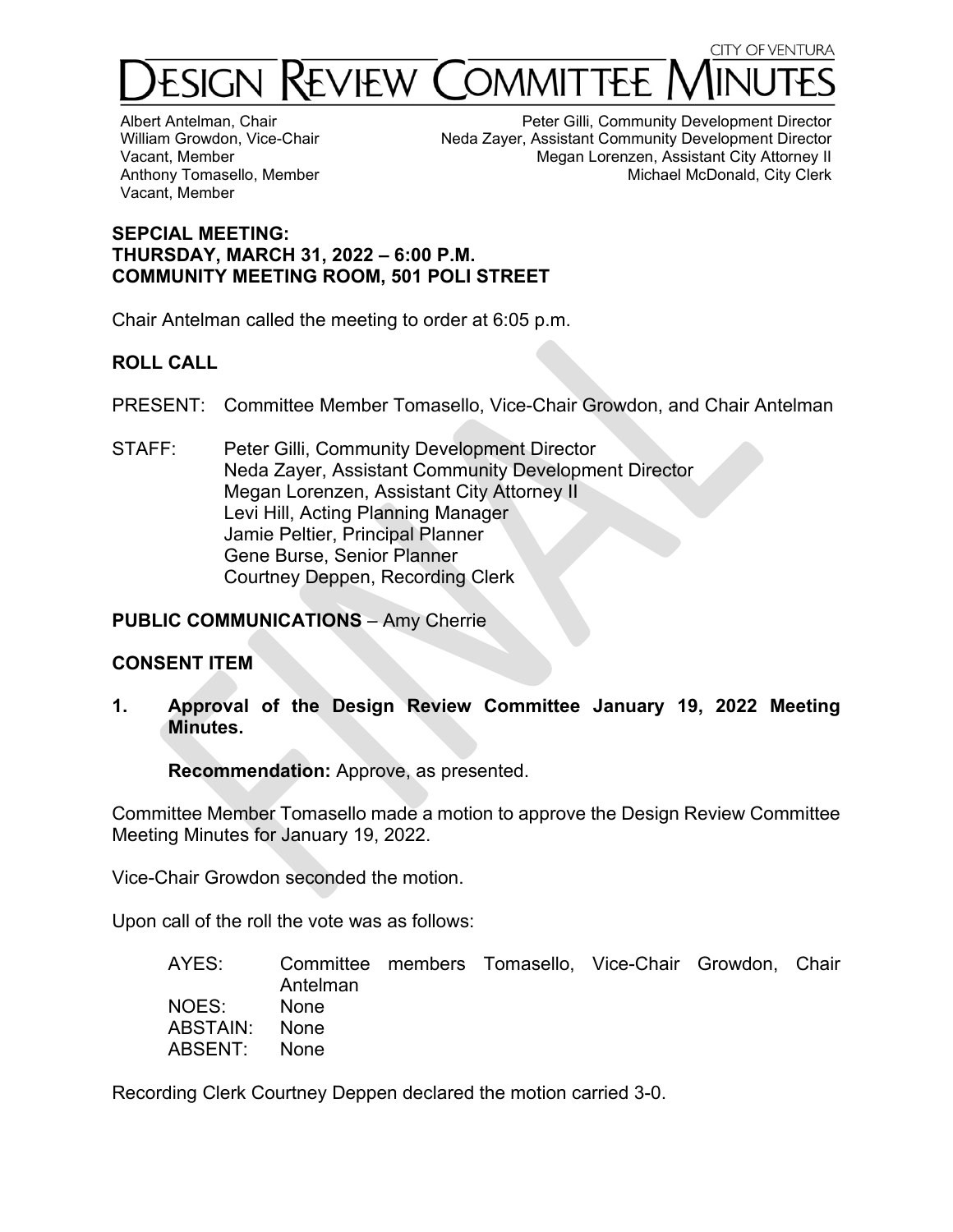Design Review Committee Minutes – FINAL March 31, 2022 Page 2 of 7

## **FORMAL ITEMS**

## **2. PROJ-15095 – Perrett Industrial Design Review located at 1771 Donlon Road.**

Request for Design Review for a new 13,609 square foot multi-tenant industrial building on a 1.0-acre site in the Manufacturing Planned Development (MPD) zoning district with a land use designation of Industry.

**Recommendation:** That the Design Review Committee recommend the Director approve the Design Review.

**Case Planner:** Shaveta Sharma, Contract Planner **Applicant:** Neal Subic

#### **SPEAKERS:**

**Staff:** Neda Zayer, Assistant Community Development Director **Applicant:** Neal Subic **Members of Public:** None **Emails:** None **Written Public Comments:** None **Documents:** PowerPoint by Staff, project plans **Ex-Parte Communication:** None

Committee Member Tomasello made a motion to recommend the Director approve the Design Review with a recommending condition that a detail for roof screening be provided on the drawing so it can be included in the record.

Vice-Chair Growdon seconded the motion.

Upon call of the roll the vote was as follows:

| AYES:    | Antelman | Committee Member Tomasello, Vice-Chair Growdon, and Chair |  |  |
|----------|----------|-----------------------------------------------------------|--|--|
| NOES:    | None     |                                                           |  |  |
| ABSTAIN: | – None   |                                                           |  |  |
| ABSENT:  | – None   |                                                           |  |  |

Recording Clerk Courtney Deppen declared the motion carried 3-0.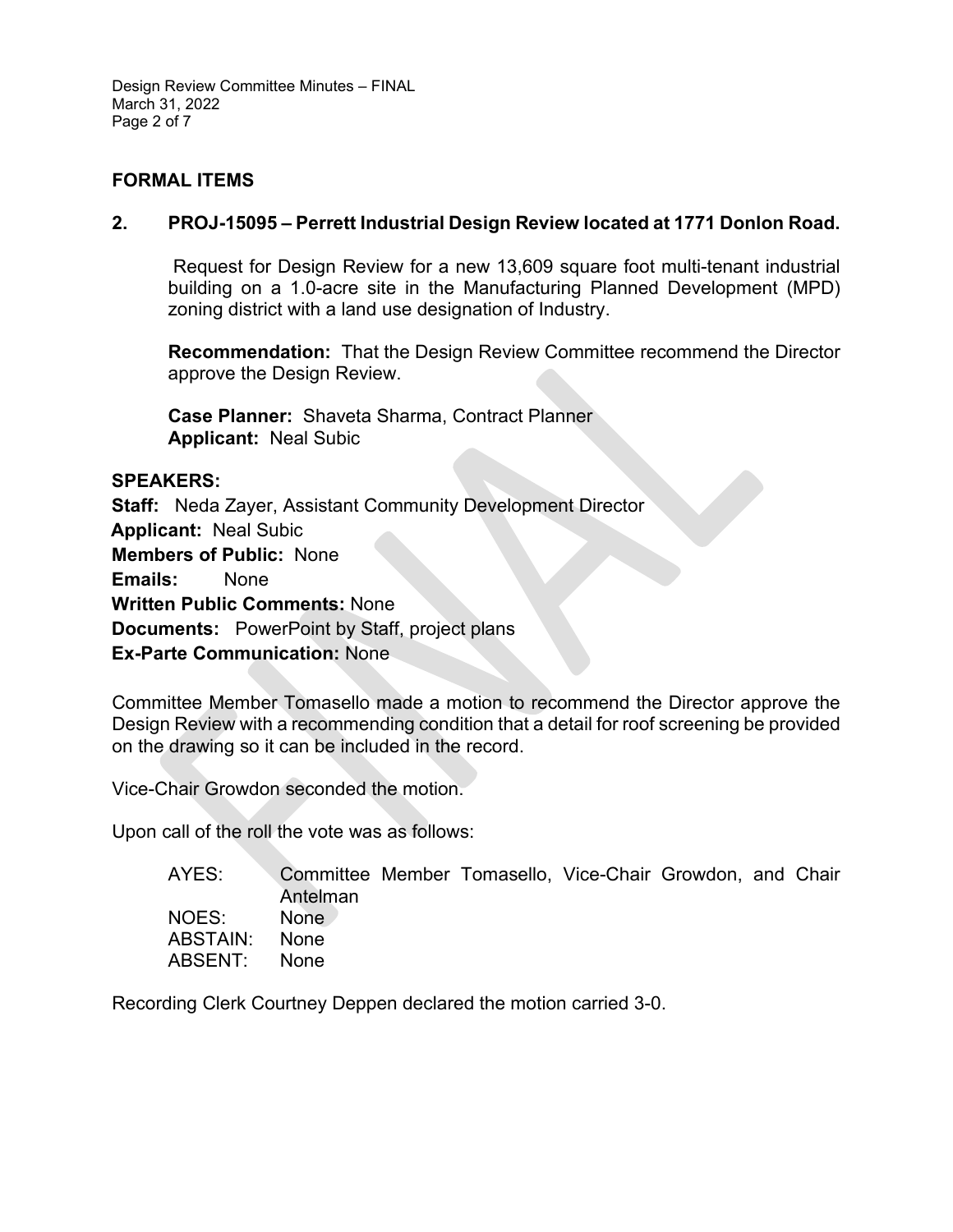## **3. PROJ-15022 – Anastasi Design Review located at E. Harbor Blvd and S. Seaward Ave.**

Request for Design Review, Tentative Parcel Map and Coastal Development Permit to construct 96 residential units (with affordable units), 5,005 square feet of live/work and 18,755 square feet of commercial space, including a 2,500 square foot café/restaurant and 336 parking spaces on a 5.62-acre site proposed to be subdivide into 3 parcels ranging in size from 0.54 acres to 3.78 acres in the CMXD (Coastal Mixed Use) zone with a land use designation of Commerce within the Coastal Zone.

**Recommendation:** That the Design Review Committee recommend the Planning Commission approve the Design Review with design modifications.

**Case Planner:** Tamara Harrison, Contract Planner **Applicant:** Scott Boydstun

## **SPEAKERS:**

**Staff:** Neda Zayer, Assistant Community Development Director

**Applicant:** Scot Boydstun, Scott Anastasi

**Members of Public:** Robert Chianese, Alex Mangone, George Kramer, Roger Osborne, Glenn Ross, Terrance Foley, Amy Cherrie

**Emails:** [public comments1,](https://www.cityofventura.ca.gov/DocumentCenter/View/31182/public-comment) [public comments2,](https://www.cityofventura.ca.gov/DocumentCenter/View/31200/DRC-Supplimental-Packet-033122---Agenda-Item-3) [public comments3,](https://www.cityofventura.ca.gov/DocumentCenter/View/31217/DRC-Supplimental-Packet-033122---Agenda-Item-3) [public comments4,](https://www.cityofventura.ca.gov/DocumentCenter/View/31223/DRC-Supplimental-Packet-033122---Agenda-Item-3) [public comments5](https://www.cityofventura.ca.gov/DocumentCenter/View/31238/DRC-Supplimental-Packet-033122---Agenda-Item-3)

**Written Public Comment:** Emily Wallin, Gloria Drayfuss, Mary Bemis, Elaine Fontana, Seamus Finn-Chandler

**Documents:** PowerPoint by Staff and Applicant, project plans

**Ex-Parte Communication:** None

Committee Member Tomasello made a motion to recommend the Planning Commission approve the Design Review with the following recommendations:

- The DRC appreciates the overall design aesthetic, the architectural variety, and the variety in mass/bulk/scale provided throughout the project.
- A bicycle lane incorporated along Seaward Ave and a section cut provided threw Seaward at different locations along the Seaward frontage.
- Consider adding additional security measures for areas that are below the public sidewalk, specifically at the corner of Seaward Ave and Harbor Blvd and those areas that are recessed.
- Add massing variation for the rear elevations of Buildings 9, 10, 11,12, 13,14, all those that have their rears facing the alley way (the rowhouses).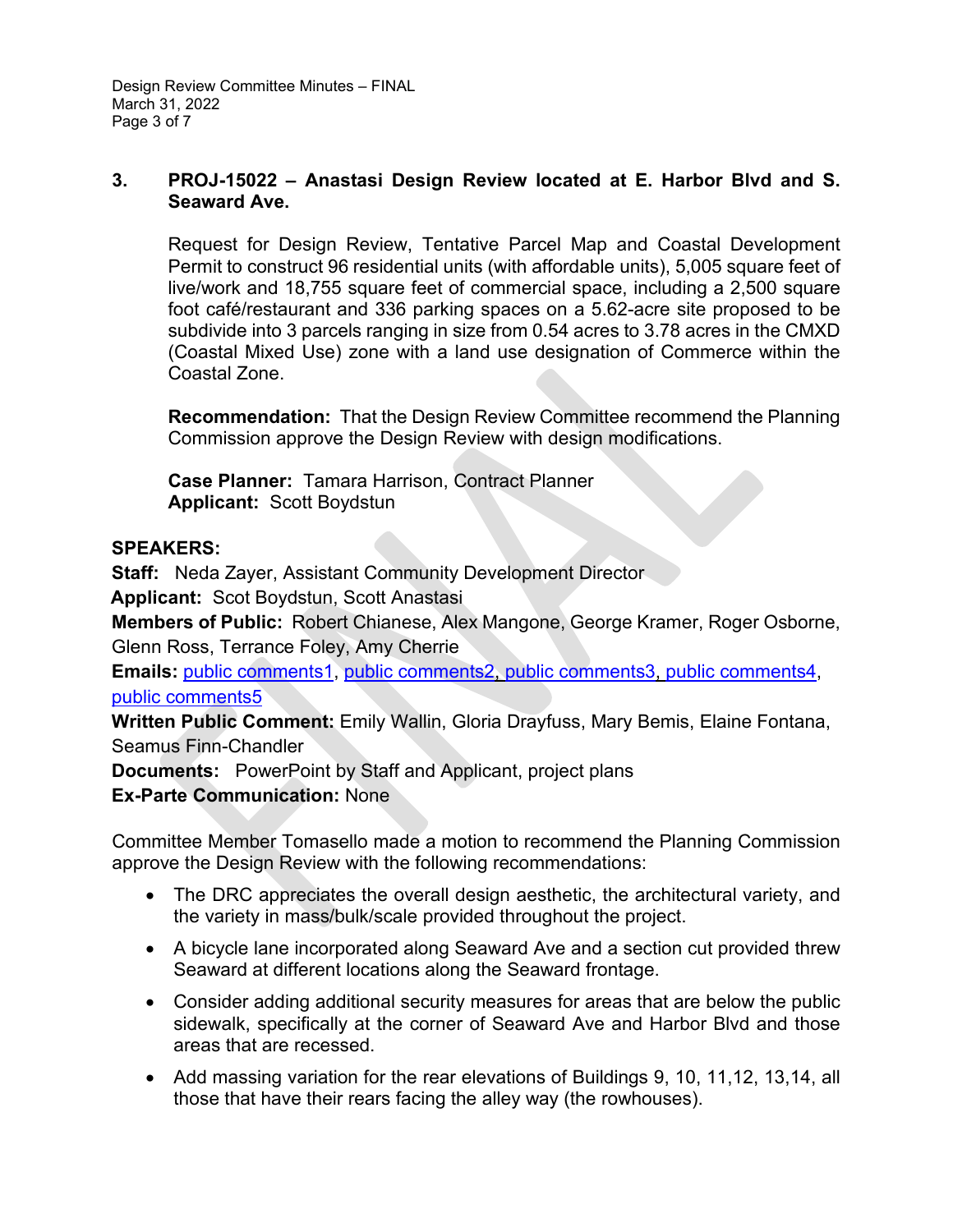Design Review Committee Minutes – FINAL March 31, 2022 Page 4 of 7

- Provide elevations of the one-story garages and to articulate them similarly to the design of the rest of the project.
- Strengthen connections between the public park interior to the site and the public right of way on Seaward Ave and Pierpont Ave.
- Consideration of fiberglass windows.

Chair Antelman seconded the motion.

Upon call of the roll the vote was as follows:

| AYES:    | Committee Member Tomasello and Chair Antelman |  |
|----------|-----------------------------------------------|--|
| NOES:    | Vice-Chair Growdon                            |  |
| ABSTAIN: | <b>None</b>                                   |  |
| ABSENT:  | <b>None</b>                                   |  |

Recording Clerk Courtney Deppen declared the motion carried 2-1.

## **4. PROJ-14570 – Front and Kalorama Design Review located at 935 E. Front Street.**

Request for Design Review, Coastal Development Permit, Exception, and Warrant for a 4-story building with 88 multi-family residential units (with affordable units) on a 0.9 acre site in the Urban General 3 (T4.3) zoning district within the Downtown Specific Plan.

**Recommendation:** That the Design Review Committee recommend the Planning Commission approve the Design Review with design modifications.

**Case Planner:** Gene Burse, Senior Planner **Applicant:** Aldergate Investment, LLC

## **SPEAKERS:**

**Staff:** Gene Burse, Senior Planner and Neda Zayer, Assistant Community Development **Director** 

**Applicant:** Matt Mansi, Keith McCloskey, and Tyler Gold

**Members of Public:** Carol Spector, Wendy Sauter, Mark Sirota, Todd Butterbayes, Robert Guthrie, Charlie Watling, Brad Golden, Terrance Foley, Kelsey Jonker, Jason Mendell, Stephanie Caldwell, Christy Weir

**Emails:** [public comments1,](https://www.cityofventura.ca.gov/DocumentCenter/View/31201/DRC-Supplimental-Packet-033122---Agenda-Item-4) [public comments2,](https://www.cityofventura.ca.gov/DocumentCenter/View/31218/DRC-Supplimental-Packet-033122---Agenda-Item-4) [public comments3,](https://www.cityofventura.ca.gov/DocumentCenter/View/31224/DRC-Supplimental-Packet-033122---Agenda-Item-4) [public comments4](https://www.cityofventura.ca.gov/DocumentCenter/View/31239/DRC-Supplimental-Packet-033122---Agenda-Item-4)

**Written Public Comment:** Seamus Finn - Chandler, Mary Bemis

**Documents:** PowerPoint by Staff and Applicant, project plans

**Ex-Parte Communication:** None